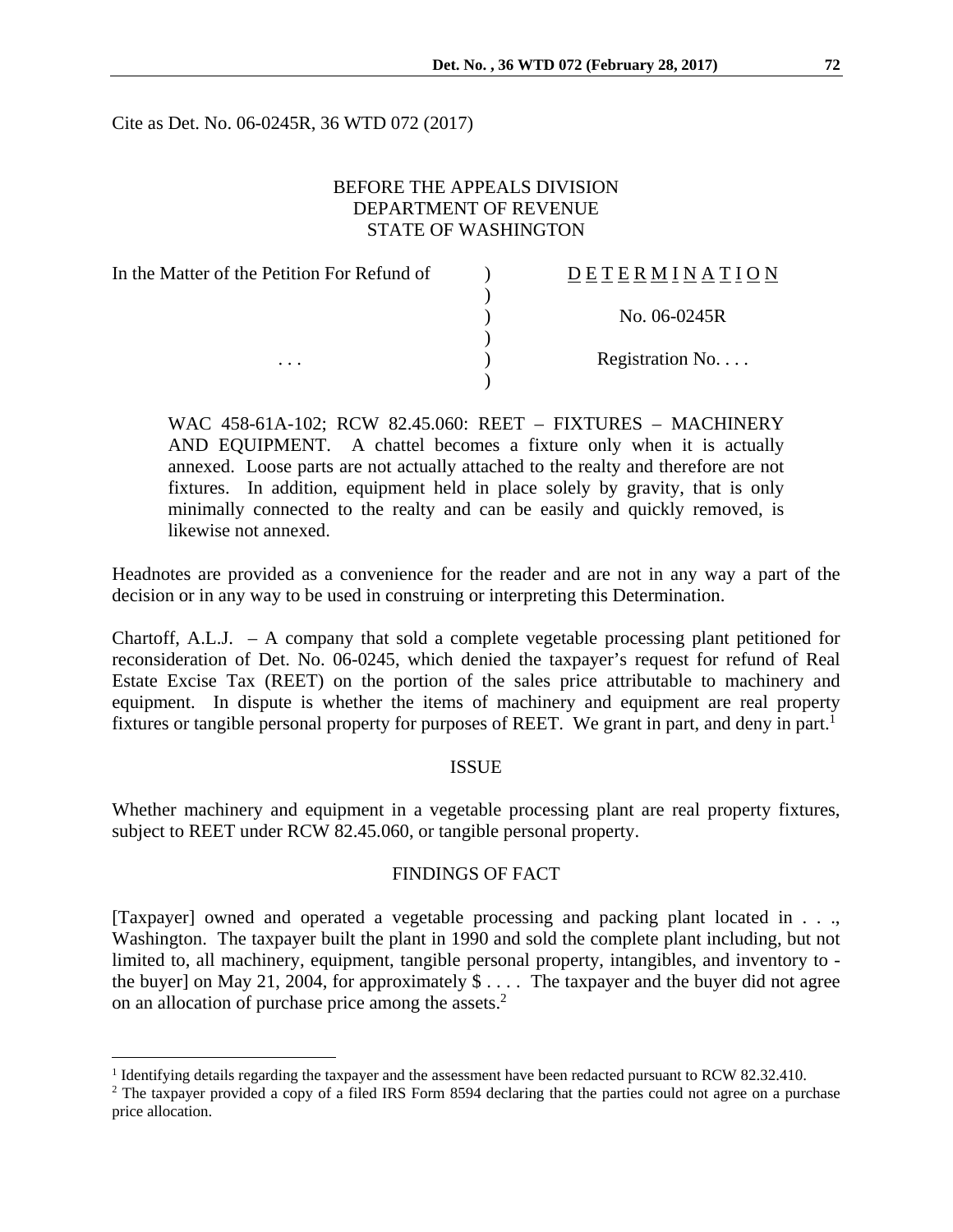The taxpayer hired an appraisal firm, . . . , to prepare a purchase price allocation of the sale. The [appraisal firm] appraised the value of machinery and equipment for sale at  $\$\dots$ .

On May 21, 2004, the taxpayer filed two REET affidavits with the . . . County Treasurer on the sale of the plant. The first REET affidavit listed the land and structures, with a stated value of \$ . . . . The . . . County Treasurer then required the taxpayer to file a second affidavit on the machinery and equipment at the plant because the county property tax records had always listed the machinery and equipment as real property. The taxpayer filed the second REET affidavit for the machinery and equipment with a stated value of \$ . . . , based on county records. The stated value was  $\$\dots$  higher than the value determined by [the appraisal firm]. The taxpayer paid  $\$\dots$ . in REET on the second affidavit.

The taxpayer filed a petition with the Special Programs Division (Special Programs) of the Department of Revenue (Department) for a refund of REET paid on machinery and equipment, claiming the machinery and equipment is tangible personal property, exempt from REET. The Special Programs Division denied the request, concluding the machinery and equipment were fixtures. The taxpayer petitioned the Appeals Division (Appeals) of the Department for review of Special Program's denial of their refund request.

Appeals issued Det. No. 06-0245, which denied the refund in most part, concluding the machinery and equipment were fixtures based on the evidence presented.<sup>3</sup> Det. No. 06-0245 reasoned that the equipment was affixed to land, and that this created a rebuttable presumption that the items were fixtures. Further, the taxpayer failed to provide evidence sufficient to rebut the presumption. The only objective evidence of intent provided by the taxpayer was that similar equipment from similar plants had been removed. On the other hand, the property had always been listed on the county's property tax roles as real property, and the parties did not agree to an allocation of the property upon sale. Accordingly, Det. No. 06-0245 concluded the taxpayer failed to rebut the presumption that the items were fixtures.

The taxpayer petitioned for reconsideration of Det. No. 06-0245, providing additional evidence intended to rebut the presumption that the machinery and equipment were fixtures. Special programs reviewed the taxpayer's reconsideration petition and concluded that approximately \$ . . . of the property was personal property and not subject to REET. This un-affixed personal property consisted of lab equipment (18 items), mechanical tools (5 items), computer equipment (3 items), and large equipment that was not located at the plant at the time of sale (23 items). Special Programs determined that the remaining property (600 items) consisting of utility support equipment (97 items), packaging equipment (155 items), and the remaining machinery and equipment at the plant (348 items) were fixtures. This appeal concerns this remaining property. We next explore the additional evidence in detail.

The taxpayer provided a list of equipment, classified by how attached and where acquired. The list states the equipment is attached to the building by one of the following means: bolted, bolted and grouted, lagged, gravity, loose parts, or cement/grout/glue. Of the 600 items under review,

<sup>&</sup>lt;sup>3</sup> Det. No. 06-0245 remanded the petition to Special Programs for a partial refund. Special Programs accepted the [appraisal firm's] valuation of the machinery and equipment at \$ . . . . Since the taxpayer paid REET on \$ . . . , Special Programs agreed to refund the tax paid on the excess amount.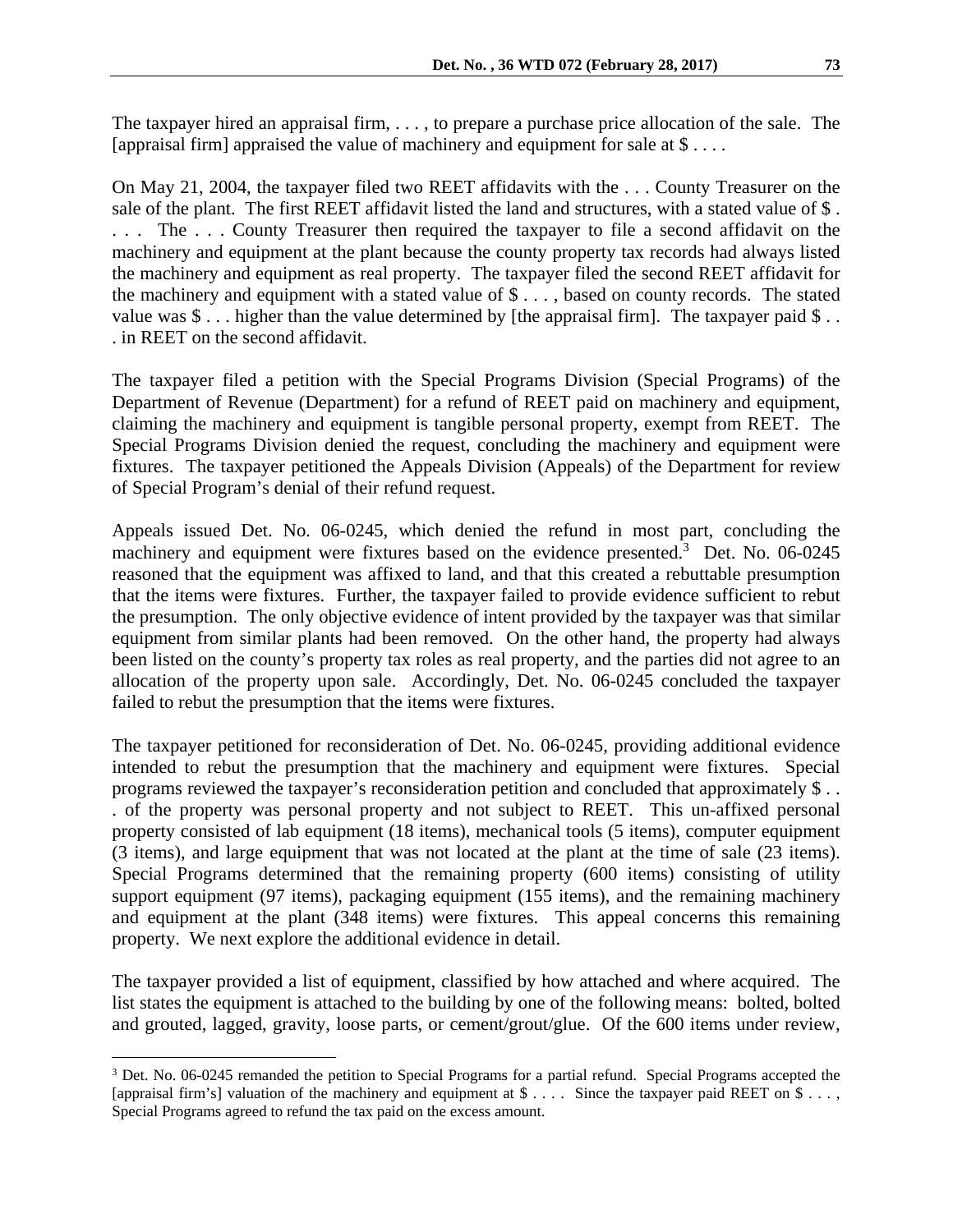the taxpayer represents that approximately 56 items are held in place by gravity, and another 80 items are loose parts. Nearly all of the items were acquired new, with only 13 items previously used from other plants.

The taxpayer provided a list labeled "M&E Not at . . . " listing machinery and equipment that had been removed from the plant by the taxpayer. The list includes 53 items.<sup>4</sup>

The taxpayer provided a diagram of the plant labeled " . . . Site Plan Changes from '02 to '07" showing 11 changes made during this time period.

|                | Site Plan Changes from 2002 to 2007                                        |
|----------------|----------------------------------------------------------------------------|
| $\mathbf{1}$   | Line 1 baggers removed                                                     |
| 2              | Heat Shrink COB Line removed                                               |
| 3              | Conveyor belts removed from pit and replaced by pump. Scalping reels added |
| $\overline{4}$ | Conveyor belts removed after washers and replaced by pump                  |
| 5 <sup>5</sup> | Sorting and washing relocated                                              |
| 6              | Conveyors removed and replaced by pump                                     |
| $\overline{7}$ | Flumes and dewater shakers replaced or revamped                            |
| 8              | New color sorter installed                                                 |
| 9              | Fill station 4 area moved/modified                                         |
| 10             | Corn silage press added 2006                                               |
| -11            | New unload belt added                                                      |

Only some of the equipment in the diagram is labeled and it is difficult to judge from the diagram how extensive the site plan changes were during this period. It appears the vast majority of the plant's equipment remained unchanged during this period. The diagram does not state which of the changes were made prior to sale of the plant in 2004.

The taxpayer provided 37 photos of equipment. Most of the equipment in the photos appears bolted to the floor or otherwise securely affixed, and securely connected to utilities and surrounding equipment. However, the photo labeled "knife sharpener (426117)" shows a piece of equipment on wheels.<sup>5</sup> And, the photo labeled "former tubes  $(426771-426778)$ " shows loose machine parts lying on the floor.

The taxpayer provided auction brochures of vegetable processing plants to show that there is a market for used equipment. The taxpayer provided a brochure for Bosch packaging equipment to show that some similar equipment is sold as freestanding units, and that the equipment is not specially constructed for the taxpayer.

Finally, the taxpayer provided two sworn statements from former [Taxpayer] employees at the site. The first statement is from . . . , a plant maintenance manager for [Taxpayer] from 1990 through 2004, and current plant maintenance manager for buyer. The document states in relevant part:

1

<sup>&</sup>lt;sup>4</sup> The list also includes another 17 items of field equipment.

<sup>&</sup>lt;sup>5</sup> This item is not included on the ... Asset List.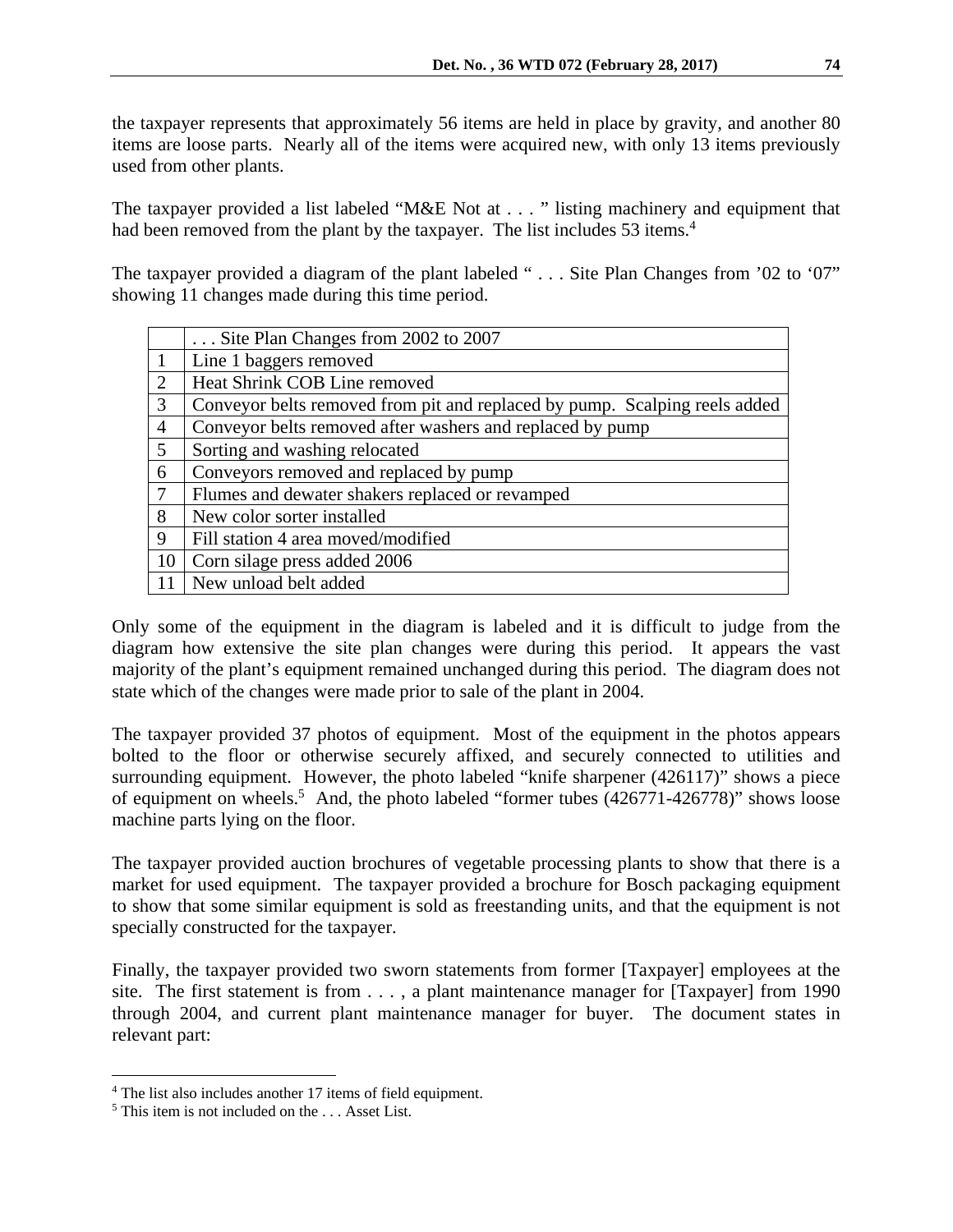The plant has been used for vegetable processing since it opened. It has also and is currently being used for certain vegetable packing operations. The vegetables being processed and/or packed have changed slightly from the time of the plant's opening to its sale to [the buyer] and from the date of sale until today and will continue to change over time based on customer demand and sales.

. . .

4. The list correctly identifies the machinery and equipment, which is no longer present at the plant. Such equipment was removed from the plant because the plant stopped processing asparagus, potatoes to the same volume, the equipment came to the end of its useful life, and for other good business reasons. The equipment needed at the plant changes from time to time, depending on the type of vegetables being processed and/or packed as well as the type of processing that may occur. This fact is the principle reason for the listed equipment not being at the plant.

5. It was foreseen by me at the time all the machinery and equipment was placed into the plant that the machinery would need to be removed because of the ever-evolving use(s) of the facility. The facility is capable of being used for several purposes including a vegetable processing plant, a vegetable packing plant, both such purposes, a storage facility, a manufacturing facility and additional alternative uses. It was never the intent of anyone that the machinery and equipment would be permanently located at the plant. I expect that all the machinery and equipment listed on Exhibit A will someday be removed from the plant.

7. None of the machinery and equipment was specially fabricated or designed for [the plant].

10. The removal of any or all of the machinery and equipment would not damage the physical structure of the plant. The removal would also not damage the machinery and equipment. In every case, the plant and the equipment are designed to be severed from one another without damage.

The second statement is from . . . , Director of Engineering for [Taxpayer] from 1997 through the present. The document states in relevant part:

4. When installing machinery and equipment into any [Taxpayer] plant, I take into account that the machinery and equipment is not to become a permanent part of any plant. That is, we specifically design and engineer the installation so that the machinery and equipment may be later removed. I make sure that neither the building nor the machinery and equipment will be damaged when removed.

5. The removal of machinery and equipment is from a vegetable processing and/or packaging plant is not unique to the [Taxpayer]. Rather, within the vegetable processing industry, it is well known that machinery and equipment is frequently removed from facilities. The reason removal is frequent, always considered and ultimately intended is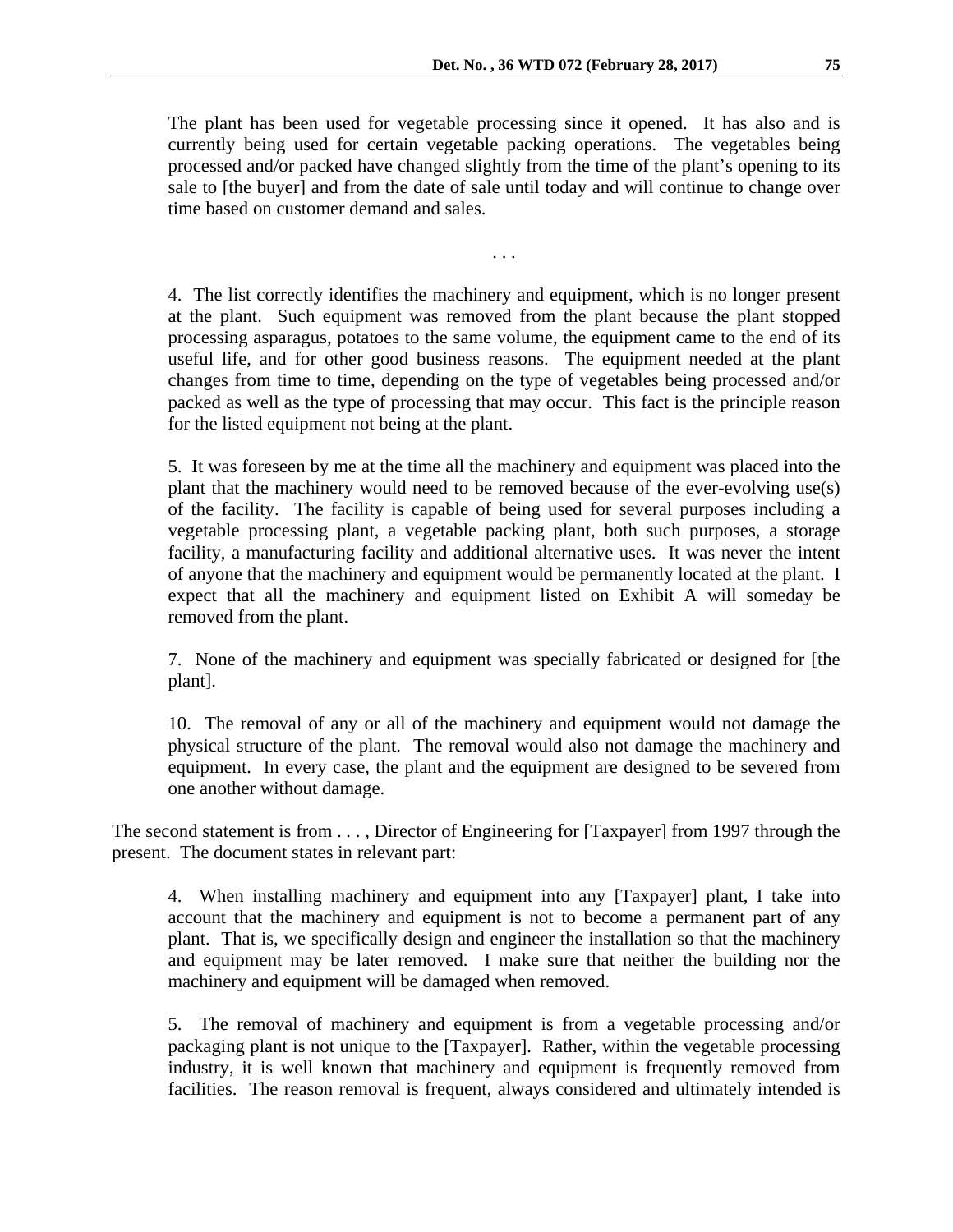that the crops being processed in any locale change and the equipment's capabilities change.

6. The frequency with which machinery and equipment is removed from vegetable processing plants is one reason an active market for used vegetable machinery and processing equipment exits. Virtually all of the machinery and equipment listed on Exhibit A may be purchased and sold as pre-owned machinery and equipment.

### ANALYSIS

RCW 82.45.060 imposes the REET "upon each sale of real property," measured by the selling price. The term "real property" is defined in RCW 82.45.032(1) as follows:

"Real estate" or "real property" means any interest, estate, or beneficial interest in land or anything *affixed* to land, including the ownership interest or beneficial interest in any entity which itself owns land or anything *affixed* to land. The term includes used mobile homes, used park model trailers, used floating homes, and improvements constructed upon leased land.

(Emphasis added).

In Det. No. 00-122, 20 WTD 461 (2001), we explained:

Chapter 82.45 does not define the term "affixed," nor is the term defined in the REET administrative rules, Chapter 458-61 WAC.

The term "affixed" connotes the common law concept of "fixture," and we believe RCW 82.45.032(1) intends by its use, to classify as real property for REET purposes, anything that would be a fixture at common law if affixed to land by the land owner. …

The courts in Washington have adopted a three-part common law test for determining whether an item is a fixture or personal property.

The determination of whether an item is a fixture is a mixed question of law and fact. *Western Ag Land Partners v. Dep't of Revenue*, 43 Wn. App. 167, 170, 716 P.2d 310 (1986). Whether an item constitutes a fixture or personal property depends on the particular facts of each case. *Union Elevator & Warehouse Co., Inc. v. State ex rel. Dep't of Transp.*, 144 Wn. App. 593, 603 183 P 3d 1097 (2008).

The common law test for determining whether an item is a fixture of personal property is as follows:

A chattel becomes a fixture if: (1) it is actually annexed to the realty, (2) its use or purpose is applied to or integrated with the use of the realty it is attached to, and (3) the annexing party intended a permanent addition to the freehold.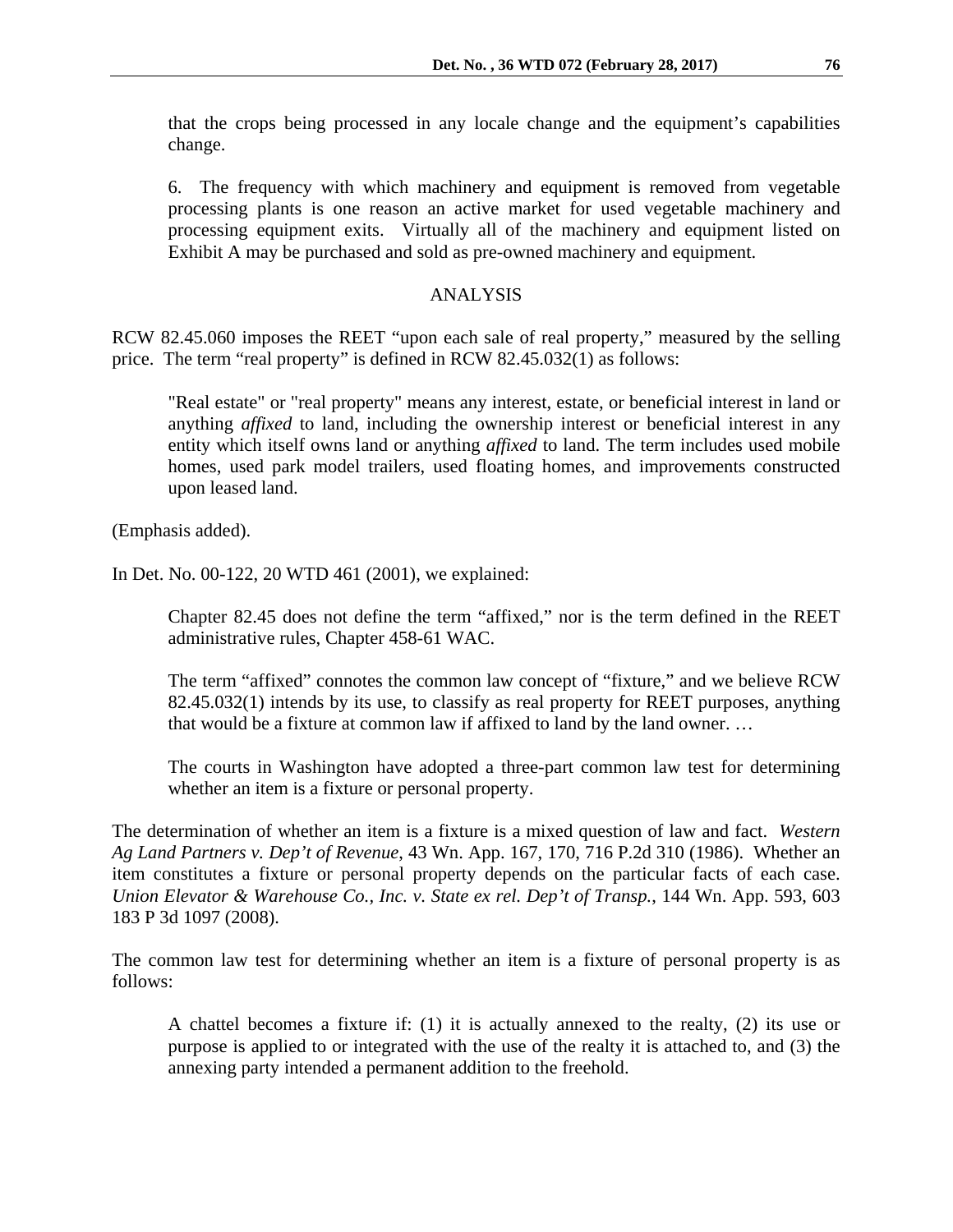*Glen Park Associates, LLC, v. Dep't of Revenue*, 119 Wn. App. 481, 487, 82 P.3d 664 (2003), *review denied*, 152 Wn.2d 1016, 101 P.3d 107 (2004) (citations omitted). Each element of the test must be met before an item may be properly considered a fixture. *Id*.

With regard to the first element, annexation, the taxpayer does not dispute that most of the machinery and equipment is annexed to the realty. However, the taxpayer asserts that approximately 80 items are loose parts and 56 items are held in place solely by gravity, and that these items are not actually annexed to the realty. The taxpayer contends Det. No. 06-0245 erred when it concluded that replacement parts could be "constructively annexed if they are a necessary functioning part of or an accessory to an object which is a fixture."

We note that the *Glen Park* court rejected the argument that use could be considered in deciding annexation, reasoning it would blur the lines between the first and second elements of the fixture test. Therefore, we agree that Det. No. 06-0245 erred when it concluded constructive annexation was sufficient, and we conclude that a chattel becomes a fixture only when it is actually annexed. Loose parts are not actually attached to the realty and, therefore, are not fixtures. In addition, [the taxpayer's] equipment [that is] held in place solely by gravity, [and] that is only minimally connected to the realty and can be easily and quickly removed, is likewise not annexed. *Glen Park*, 119 Wn. App 489.<sup>[6]</sup> Special Programs is instructed to allow a refund for tax assessed on loose parts and equipment [that are not actually attached to the realty].<sup>7</sup>

The second element of the fixture test looks to whether the machinery and equipment has application to the use or purpose of the realty. The taxpayer does not dispute Det. No. 06-0245's conclusion that this element is satisfied because the machinery and equipment are essential parts of a vegetable processing plant.

The third element of the fixture test is whether the annexor intended a permanent accession to the freehold.

Intent is the most important element of the fixtures test. *Glen Park Assocs. v. Dep't of Revenue,* 119 Wash.App. 481, 490, 82 P.3d 664 (2003). Evidence of intent is gathered from the circumstances at the time of installation. *Boeing, 85 Wash.2d at 668, 538 P.2d 505*. The court determines the party's intent to affix items through objective evidence rather than through the party's subjective belief. *Id.* Factors pertinent to intent include "the nature of the article affixed, the \*604 relation and situation to the freehold of the annexor, the manner of annexation, and the purpose for which annexation is made." *Id.*

Union Elevator & Warehouse Co., Inc. v. State ex rel. Dept. of Transp. 144 Wn. App. 593, 603- 604, 183 P.3d 1097, 1102 (2008).

<sup>6</sup> [If equipment is very heavy and, therefore, difficult to move or remove, it may be considered actually attached to the realty even if not bolted to a structure. However, in the present case, there was no evidence that the equipment was of sufficient weight to make it effectively immobile or immovable.]

<sup>&</sup>lt;sup>7</sup> Special Programs may, in its discretion, require additional information in order to verify that the listed items are in fact loose parts, and/or attached to the realty solely by gravity, and with minimal additional connection to the realty.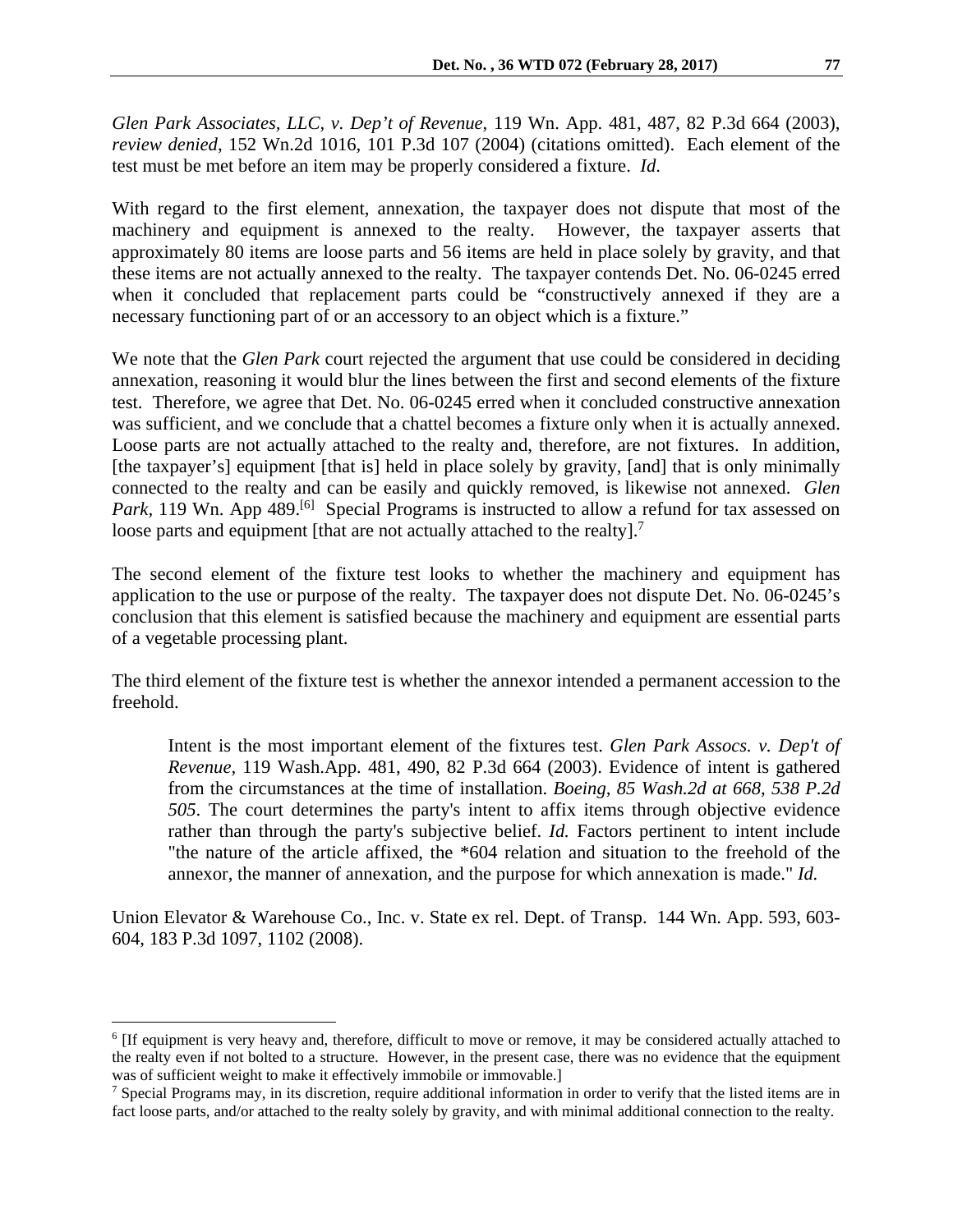Det. No. 06-0245 concluded that the taxpayer failed to rebut the presumption that a landowner annexes chattel to the land is presumed to have annexed it with the intention of enriching the freehold.

Additional factors support the Department's position that the items are fixtures. The machinery and equipment has always been listed as real property for property tax purposes. Nearly all of the equipment was purchased new, with only 13 of the 600 items [being] previously used at another facility. The owner sold the property as a complete operating plant, which evidences the facility's higher value as a complete plant.

The equipment is necessary for the processing and packaging of vegetables and the record does not disclose any plans to end that activity. The taxpayer represents it anticipated that the type of vegetables and the processing methods would change over time. However, over the 14 years the taxpayer operated the plant, the taxpayer represents the vegetables processed changed only "slightly."8 The taxpayer represents it removed 53 pieces or less than 10% of the equipment from the facility and that changes in the vegetables processed was the principal reason for removal.

Next we list the factors that support the taxpayer's position that the items are tangible personal property. None of the equipment was custom or specially designed for the taxpayer. The equipment is designed to be disassembled and moved without harm to the equipment or the plant. However, no evidence was presented as to the ease in which the equipment could be disconnected and removed. There is an active secondary market for used vegetable processing and packaging equipment. The taxpayer represents that the building could be used for several different purposes, such as vegetable processing, vegetable packing, storage and/or manufacturing. However, no objective evidence has been presented that these uses are realistic given the location of the freehold, or were actually considered.<sup>9</sup>

After weighing the evidence presented, we conclude the evidence more strongly supports the conclusion that the taxpayer intended to permanently affix its equipment to the real property. The taxpayer's argument that vegetable processing and packing plants must be built to adapt to changing vegetables and processing methods is certainly plausible and persuasive. But we are unable to conclude that every piece of machinery and equipment in the plant must therefore be tangible personal property, especially since nearly all of the installed equipment remained in place.

In sum, we grant the reconsideration petition in part. We conclude Det. No. 06-0245 erred when it held that machinery and equipment could be constructively annexed to the freehold. Accordingly, loose parts and equipment held in place solely by gravity, that is only minimally connected to the realty and can be easily and quickly removed, are not fixtures. We remand this matter to Special Programs to grant a refund of tax paid with respect to loose parts and

<sup>&</sup>lt;sup>8</sup> Affidavit of [the plant maintenance manager for Taxpayer]

<sup>9</sup> For example, in Union Elevator, the taxpayer provided an example of a grain elevator that was converted to a fertilizer plant, and testified it had been approached by potential buyers contemplating using the facility as a vodka distillery.